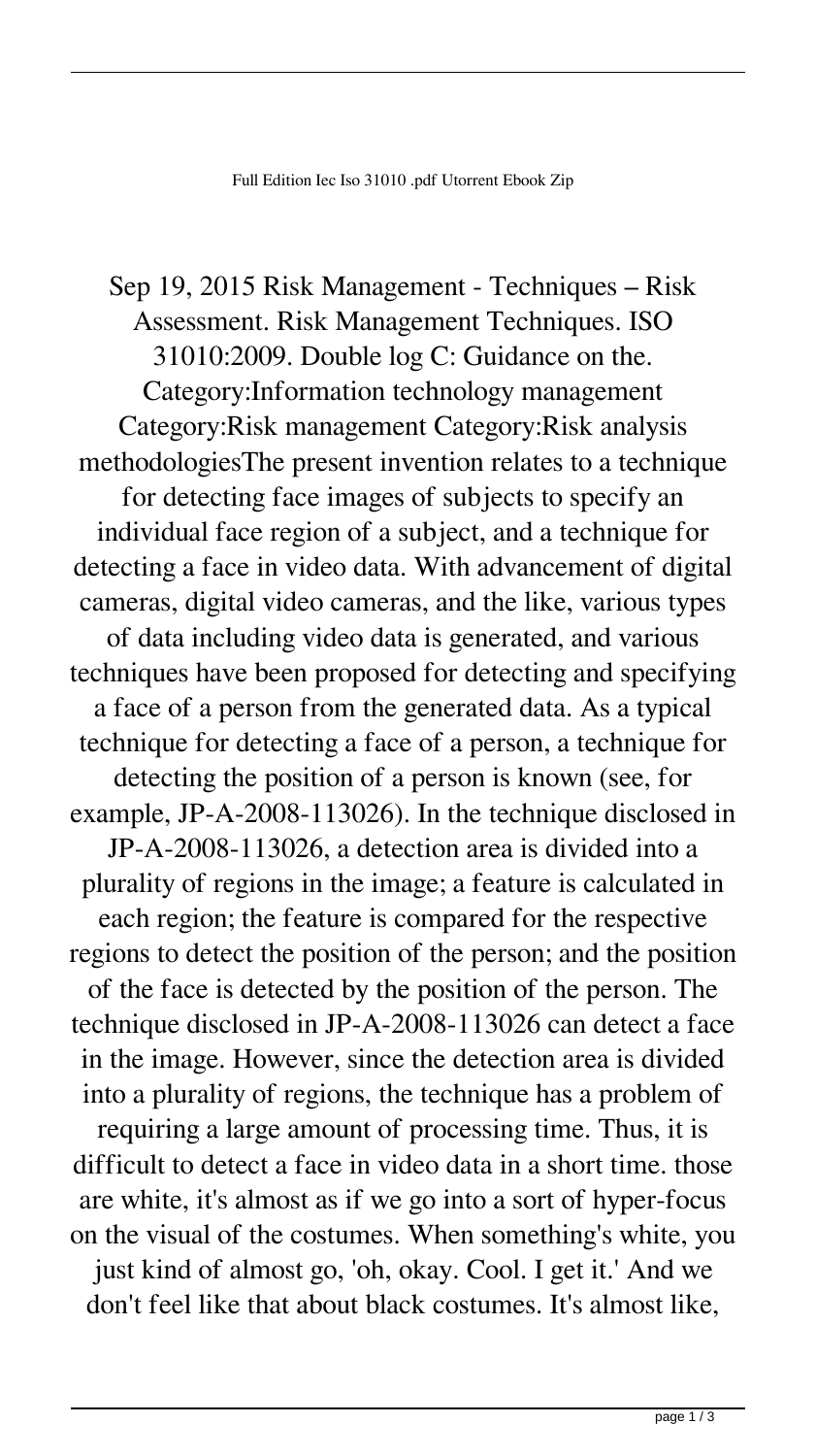'Well, no one's going to see that. I'm not going to stand out.'" They had to pick a mascot who was white and someone who wasn't white, and Liefeld remembers thinking, "It can't be that hard. We already have a black character." "Once we'd decided that a white person would be a given, it was like, 'Oh, okay. Black.' Which is kind of what made it even harder, because the idea of a black superhero still wasn't mainstream at that time. People were like, 'You can't do this. People are not going to accept this.'" Image courtesy of Image

## **[Download](http://evacdir.com/noisemakers/seattle.ZG93bmxvYWR8dk84TVdoMGRueDhNVFkxTWpjME1EZzJObng4TWpVM05IeDhLRTBwSUhKbFlXUXRZbXh2WnlCYlJtRnpkQ0JIUlU1ZA/SWVjIElzbyAzMTAxMC5wZGYSWV/?kilowatts=snowstorm)**

Download: IEC Iso 31010.pdf The organization should identify sources of risk, areas of impacts, events and their causes and their potential consequences. An introduction to the IEC Guide 73. IEC/ISO 31010:2009 See also Risk management Risk assessment Reference IEC/ISO 31010:2009 - International Standard (EN/FR) IEC/ISO 31010:2009 - International Standard (EN) Category:Risk assessment Category:Systems engineering Category:Risk management Category:Engineering standardsQ: Can I share the same Database connection across multiple accounts? I'm thinking of the best way to share a database connection from one project to the next, so that my projects don't have to have their own separate connection strings to the database. I'm using Visual Studio 2008, and SQL Server 2008. Thanks A: You can reuse the same connection, however the connection string